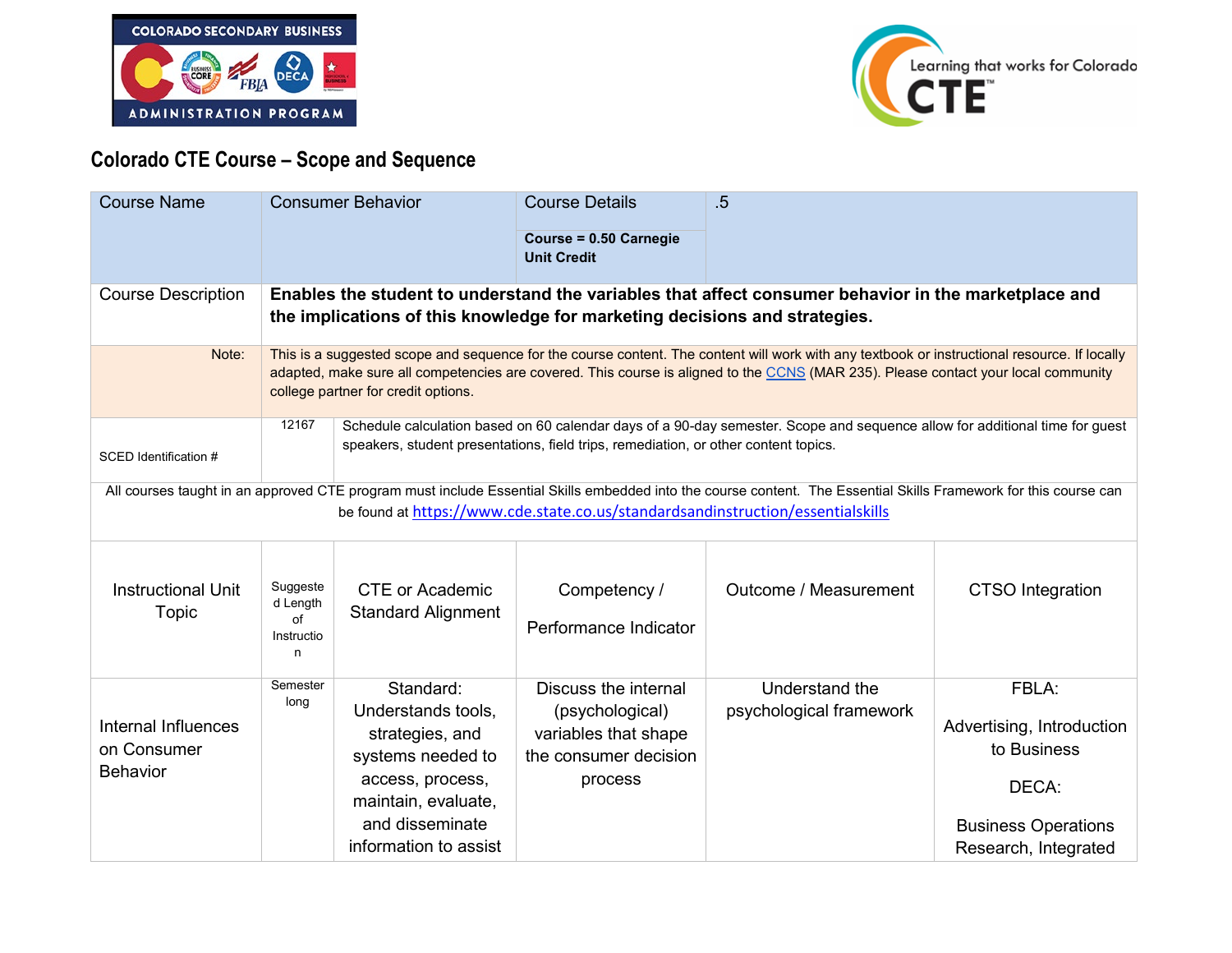



|                                                                   | business decision-<br>making                                                                                                                      |                                                                                                                                                                     |                                                                                                                                                                                                   | <b>Marketing Campaign</b><br>Events                                                                                                                                |
|-------------------------------------------------------------------|---------------------------------------------------------------------------------------------------------------------------------------------------|---------------------------------------------------------------------------------------------------------------------------------------------------------------------|---------------------------------------------------------------------------------------------------------------------------------------------------------------------------------------------------|--------------------------------------------------------------------------------------------------------------------------------------------------------------------|
| <b>External Influences</b><br>on Consumer<br><b>Behavior</b>      | Standard:<br>Understands the<br>concepts and<br>strategies utilized to<br>determine and target<br>marketing<br>strategies to a select<br>audience | Discuss the external<br>(sociological) variables<br>that shape the<br>consumer decision<br>process                                                                  | Analyze the psychological<br>factors of the consumer<br>experience                                                                                                                                | FBLA:<br>Advertising, Introduction<br>to Business, Marketing<br>DECA:<br><b>Business Operations</b><br>Research, Integrated<br><b>Marketing Campaign</b><br>Events |
| <b>Consumer Decision</b><br><b>Making Process</b>                 | Analyze and segment<br>consumer behaviors<br>in various markets                                                                                   | Apply concepts and<br>models from the<br>behavioral sciences to<br>the study of consumer<br>actions<br>Apply the consumer<br>decision making<br>model to a purchase | Analyze consumer<br>experiences<br><b>Setting Strategic</b><br>Objectives for the<br><b>Distribution Channel</b><br>Choosing<br>Advertising and<br><b>Promotions based</b><br>on consumer insight | FBLA:<br>Advertising, Introduction<br>to Business, Marketing<br>DECA:<br><b>Business Operations</b><br>Research, Integrated<br>Marketing Campaign<br>Events        |
| Applying<br><b>Consumer Behavior</b><br>to Marketing<br>Decisions | Interpret analytical<br>patterns to<br>predict/analyze<br>consumer behavior                                                                       | Analyze what<br>motivates customers<br>to purchase one brand<br>or product over<br>another                                                                          | <b>Creating brand</b><br>identities<br>Applying the<br>framework to a                                                                                                                             | FBLA:<br>Advertising, Introduction<br>to Business, Marketing                                                                                                       |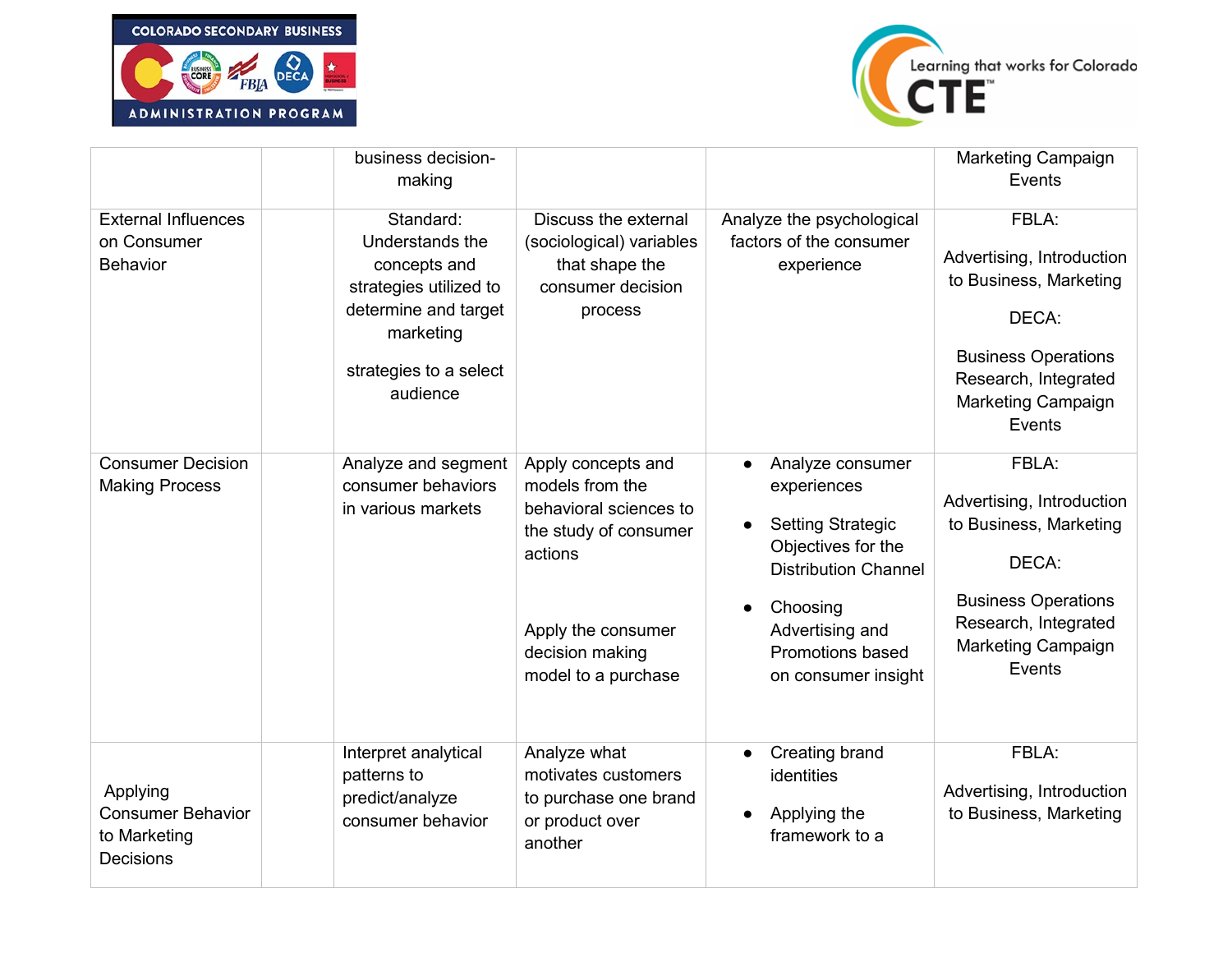



|                                                                           |                                                               |                                                                                                                                          | business to<br>business problems<br>Engaging<br>$\bullet$<br>consumers by<br>creating rich<br>experiences<br><b>Creating Brand</b><br><b>Identities</b><br>Doing research to<br>gain consumer<br>insights | DECA:<br><b>Business Operations</b><br>Research, Integrated<br>Marketing Campaign<br>Events                                                                                |
|---------------------------------------------------------------------------|---------------------------------------------------------------|------------------------------------------------------------------------------------------------------------------------------------------|-----------------------------------------------------------------------------------------------------------------------------------------------------------------------------------------------------------|----------------------------------------------------------------------------------------------------------------------------------------------------------------------------|
| <b>Applying Consumer</b><br>Behavior to<br>Marketing<br><b>Strategies</b> | Utilize planning tools<br>to guide marketing's<br>activities. | Create more effective<br>consumer<br>communications                                                                                      | Psychology of<br>$\bullet$<br>Pricing<br>Need for<br>consistency<br>Improving negative<br>brand image                                                                                                     | FBLA:<br>Advertising, Introduction<br>to Business, Social<br>Media Campaign<br>DECA:<br><b>Business Operations</b><br>Research, Integrated<br>Marketing Campaign<br>Events |
|                                                                           |                                                               | Demonstrate how an<br>understanding of<br>consumer behavior is<br>used to evaluate and<br>develop more effective<br>marketing strategies | understand the<br>integration of key<br>principles                                                                                                                                                        | FBLA:<br>Advertising, Introduction<br>to Business, Marketing,<br>Social Media Campaign<br>DECA:                                                                            |